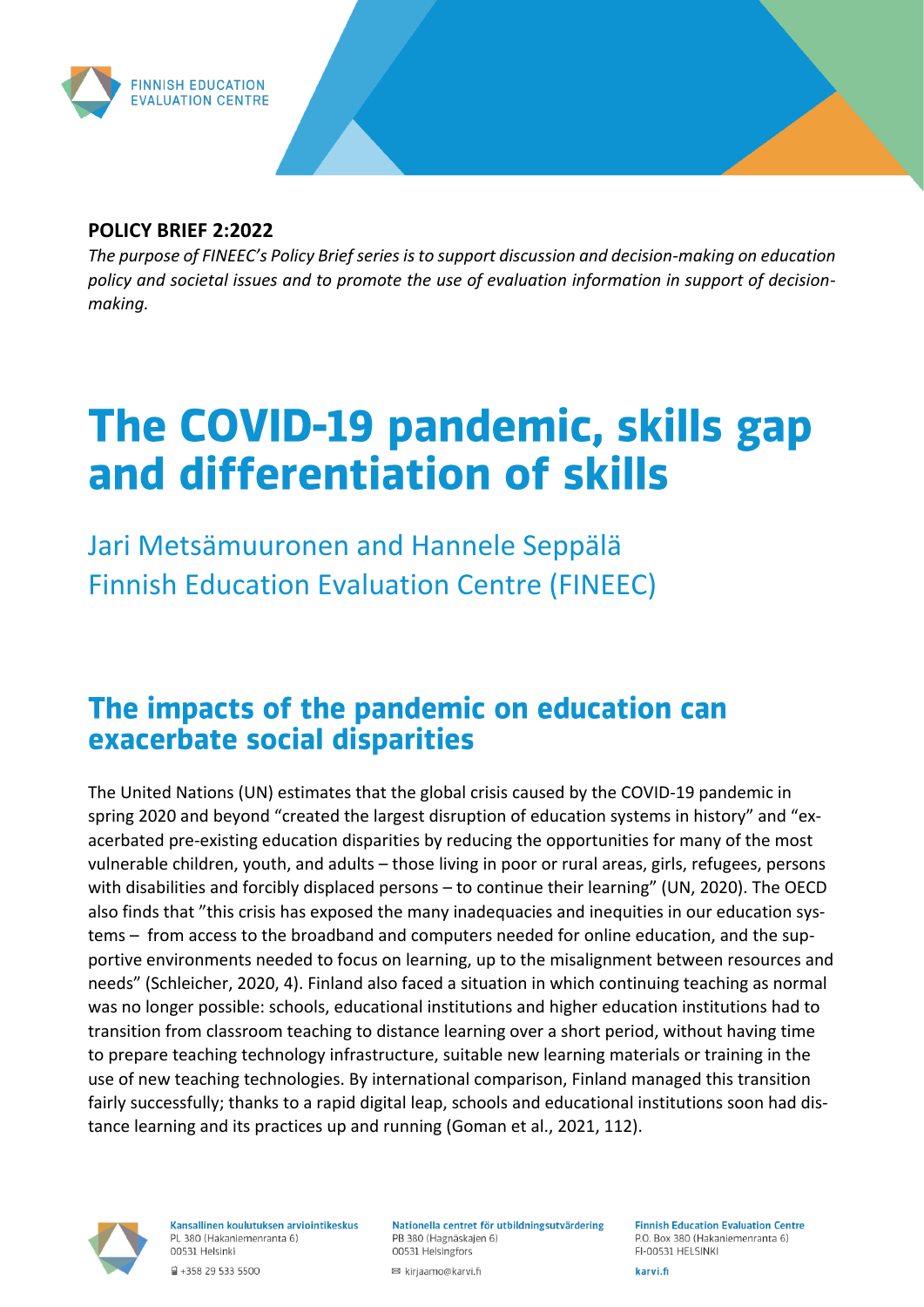However, distance learning and studying remotely did not prove effective for all pupils and students. It appears that the pupils and students who were motivated, had a capability for self-regulation and benefited from strong support from their families made at least equally good progress in distance learning as in normal classroom teaching. Correspondingly, those with less motivation, ability for self-regulation and support from their families seem to have been left behind. A FINEEC report on the impacts of COVID-19 in Finland sums this up as follows: "However, the emphasis on self-regulation places learners to a mutually unequal position. In the exceptional situation, problems in life management, learning difficulties and different possibilities to study at home strengthen the differences between learners" (Goman et al., 2021, 4; see also Schleicher, 2020, 4). Exceptional circumstances highlight the possible weaknesses of education systems, including challenges related to support and guidance as well as the structure, quantity and digital capabilities of the teaching and guidance staff.

The impacts of the pandemic on learning compound previously identified economic and demographic differences between the regions and well-being gaps, which have increased in recent years. These impacts are reflected in learners' equal opportunities for learning at all levels of education (see Ukkola & Väätäinen, 2021). Finland has launched several national measures to curb the trend towards educational inequality (Government, 2019). The Development Programme for Quality and Equality in Comprehensive School Education and Early Childhood Education and Care (the 'Right to Learn') referred to in the Government Programme aims to improve equality in education and to reduce and prevent socio-economic inequalities. The Right to Learn project strives for permanent and impactful development through a reform of structures and legislation and special government grants. Grants have also been allocated for balancing out the impacts of the exceptional conditions, guidance, support and development of digital environments. In the years to come, the effectiveness of these measures should be monitored systematically at both national and local level.

In the following section, we discuss the challenges brought about by the COVID-19 pandemic from three perspectives: the learning and skills gap, vulnerable groups of learners, and the modern philosophy of learning.

#### **COVID-19 and the learning and skills gap**

The exceptional conditions and their consequences have brought to light four new phenomena: gaps in learning, skills, security and well-being, the mutual relationships of which are still taking shape. In this Policy Brief the term *learning gap* refers to, on the one hand, a situation in which the institutional learning process has been essentially disrupted by the fact that it has not been possible to provide any instruction whatsoever. This may have been the case when participation in distance learning has been prevented by a lack of computers and data connections, or when a study unit or training period has been cancelled. In the latter case, we could also talk about a *teaching* 

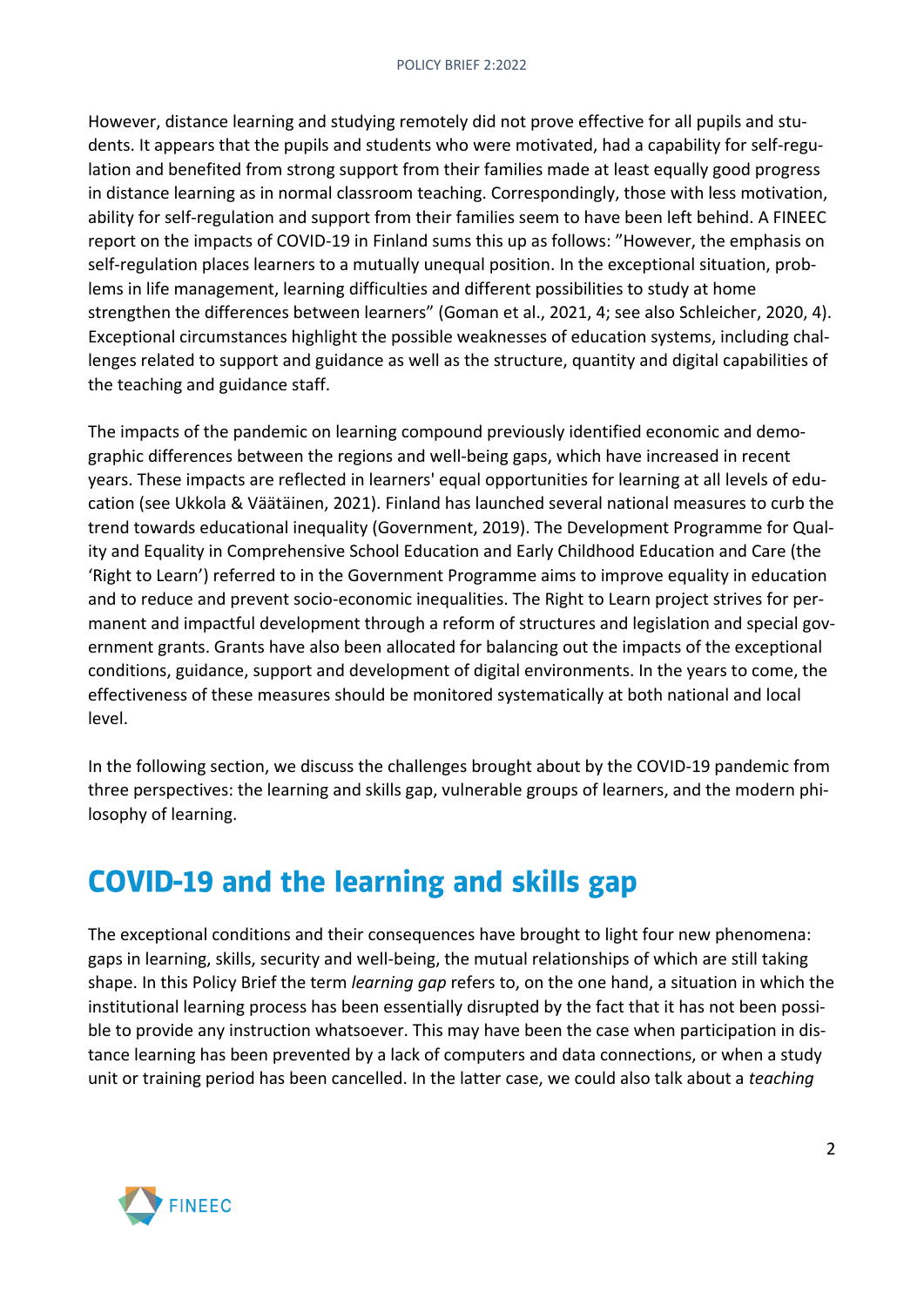*gap*. A FINEEC report (Goman et al., 2021) found that the exceptional conditions have had significant negative effects on work-based learning, especially in services, trade and administration as well as in the health and well-being sector. Many students had to interrupt their work-based learning, and many education providers saw the number of their training and apprenticeship agreements reduced in the exceptional conditions. The transition to distance learning hampered learning and improving practical skills in many fields of education. On the other hand, personal learning processes may have been temporarily disrupted; they may have become ineffective or even completely stalled due to such reasons as lack of motivation or support, or general anxiety. The FINEEC evaluation (Goman et al., 2021) found that especially those students who experienced accumulating problems related to motivation, stress and studying in the exceptional conditions found the progress of their studies and the support received from their educational institution poorer than other students. It is obvious that the COVID-19 pandemic has resulted in an institutional learning gap, as we know that in vocational education and training and higher education, for example, lockdowns have made it impossible to arrange some working life periods, internships or international traineeships (Goman et al., 2021). We also know that for some pupils and students, working remotely and focusing on assignments independently have been difficult and would have required more support in the form of remedial teaching or from the student's family, for example; in other words, inefficiency or disruption of studies has resulted in a personal learning gap.

In this context, a personal *skills gap* refers to an individual's lack of competence, skills or knowledge, which may result from a learning gap. However, an institutional learning or teaching gap does not automatically result in a personal skills gap if the pupil or student was able to acquire the relevant knowledge or skills independently. Although it is obvious that a learning gap did emerge during the COVID-19 pandemic, we have less knowledge of how genuine and permanent this gap is. We do know, however, that in an assessment of grade 9 students' learning outcomes in mathematics (Metsämuuronen & Nousiainen, 2021), the national distribution of skills differs significantly from distributions seen in previous years. In the past, the students' skills more or less followed the normal distribution, in which students with average skills were the largest group, and the proportion of those who did less well and better than average was clearly smaller. In 2021, the distribution of skills clearly produces three separate populations: those with poor, average and extremely good skills. This distribution no longer is anywhere near normal. From the perspective of the skills gap, the fact that the least successful students have formed a group of their own is significant. It is likely that this can be partly explained by the consequences of the COVID-19 pandemic; the learning gap has resulted in a skills gap. In future national learning outcomes assessments, an effort will be made to examine this issue more closely. In connection with an assessment of grade 3 students' learning outcomes, for example, the guardians were asked about issues related to processes during the exceptional teaching arrangements, and an effort will be made to link information on distance learning from individual municipalities collected by the Regional State Administrative Agencies (AVIs) to data sets concerning grade 9 students. While it is fairly certain that at least a temporary skills gap has emerged, some of this can be made up for by accumulating knowledge and skills independently; in basic education, students can take complementary studies in higher grades, and in upper secondary education and higher education institutions they can, for example, take a course, go for a traineeship or opt for an international internship at a later date.

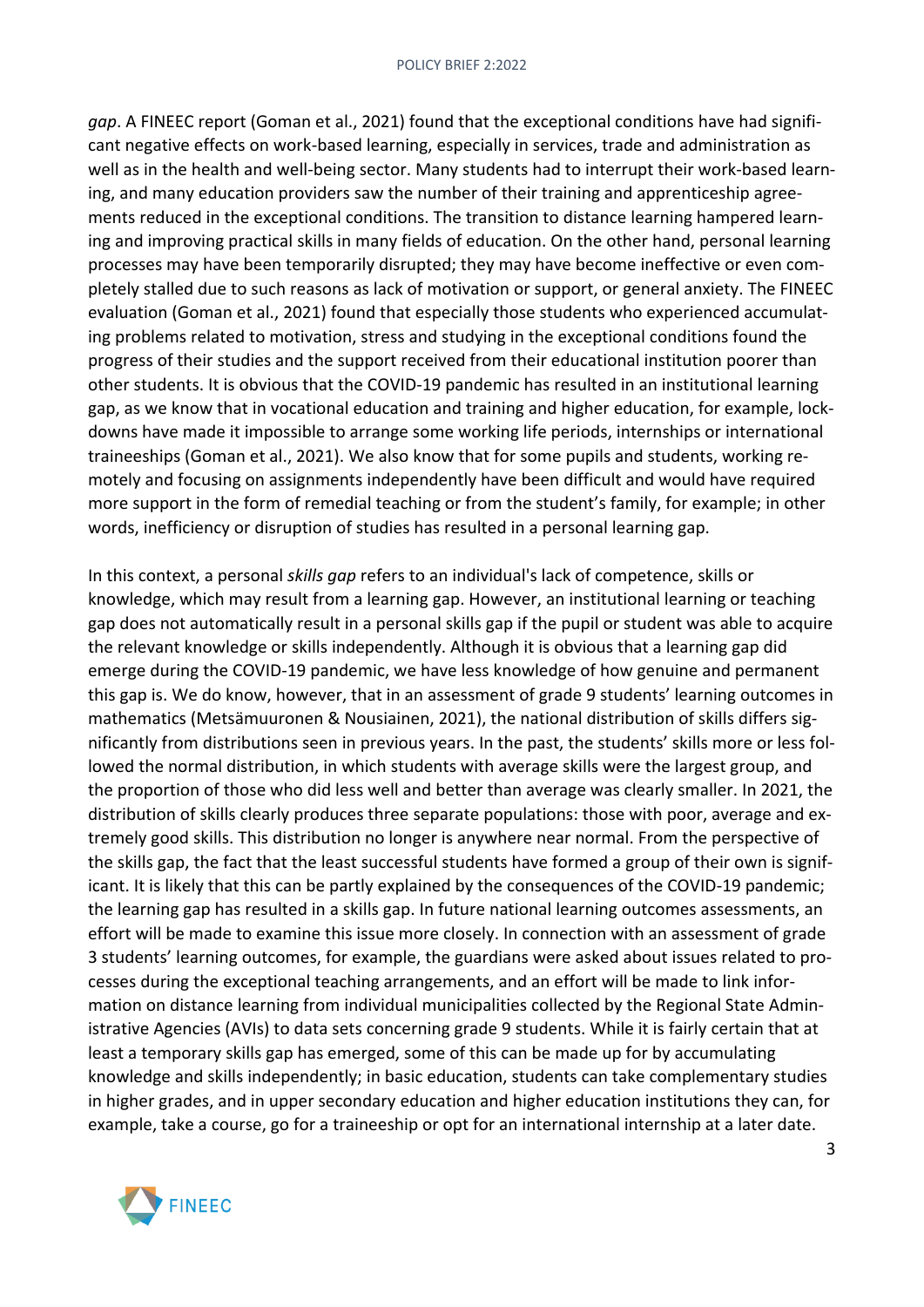The personal *security gap* is associated with an increased sense of personal insecurity. This gap may have been created by general discussions on issues that shadow the future, including global warming, international crises, more frequent terrorist attacks and uncontrolled technological development. Overall, general concerns over the future may have led to a sense of insecurity, which has been exacerbated by the COVID-19 pandemic. The *well-being gap*, on the other hand, is related to income, employment and health (see Finnish Institute for Health and Welfare, 2015) or experiences of loneliness and social isolation (see Junttila, 2021). The security and well-being gap may be directly associated with the emergence of the skills gap. The pandemic has had an impact on all of these areas.

#### **COVID-19 and the most vulnerable groups of learners**

The impacts of the exceptional conditions can also be approached from the viewpoint of longterm trends in differentiation of knowledge and skills. We have known for some time that that the level of knowledge and skills has been declining and that differences between schools have increased in the Nordic countries (e.g. Kavli, 2018). Significant differences have been observed between the capital and rural areas in different countries (Nissinen et al. 2018, p. 203), which was largely explained by pupils' socio-economic background and cultural capital as well as students' personal goals and expectations. FINEEC's most recent assessment of grade 9 students' mathematics skills (Metsämuuronen & Nousiainen, 2021) also noted that outside the Helsinki Metropolitan Area, the school's coefficient of determination for variations between pupils is very small (approx. 6.7%). In Helsinki Metropolitan Area, it was roughly twice this figure; this means that while the differences between schools are large in the Metropolitan Area, they are less significant in other parts of the country. Both the latest PISA results and findings of national assessments of learning outcomes in mathematics indicate that the difference between students with poor and good skills has also become more evident in Finland: the number of students with poor literacy skills had increased (Ministry of Education and Culture, 2019), and in mathematics, the difference between students with good and poor skills has become clearer compared to previous assessments (Metsämuuronen & Nousiainen, 2021). "[I]n 2018, the differences between students in literacy skills were larger than ever before in the history of Finland's PISA studies" (Ministry of Education and Culture, 2019, 1). In 2021, "rather than showing the normal distribution, the students are clearly divided into three populations regarding their overall mathematics skills: those with a low score, those with an extremely high score, and a population with an average score between them" (Metsämuuronen & Nousiainen, 2021, 2). The Nordic Council of Ministers had already published the same message earlier: "Some of [the Nordic countries] have fallen behind in what has long been a feature of the Region: the ability of the school system to compensate for social inequality" and "[the] socioeconomic background has also started to exert more of an influence on PISA results in Finland" (Nordic Co-operation, 2017, p. 1).

Consequently, it is obvious that the trend towards differentiation in knowledge and skills already existed before the COVID-19 pandemic, and among other things, this appears to be connected to

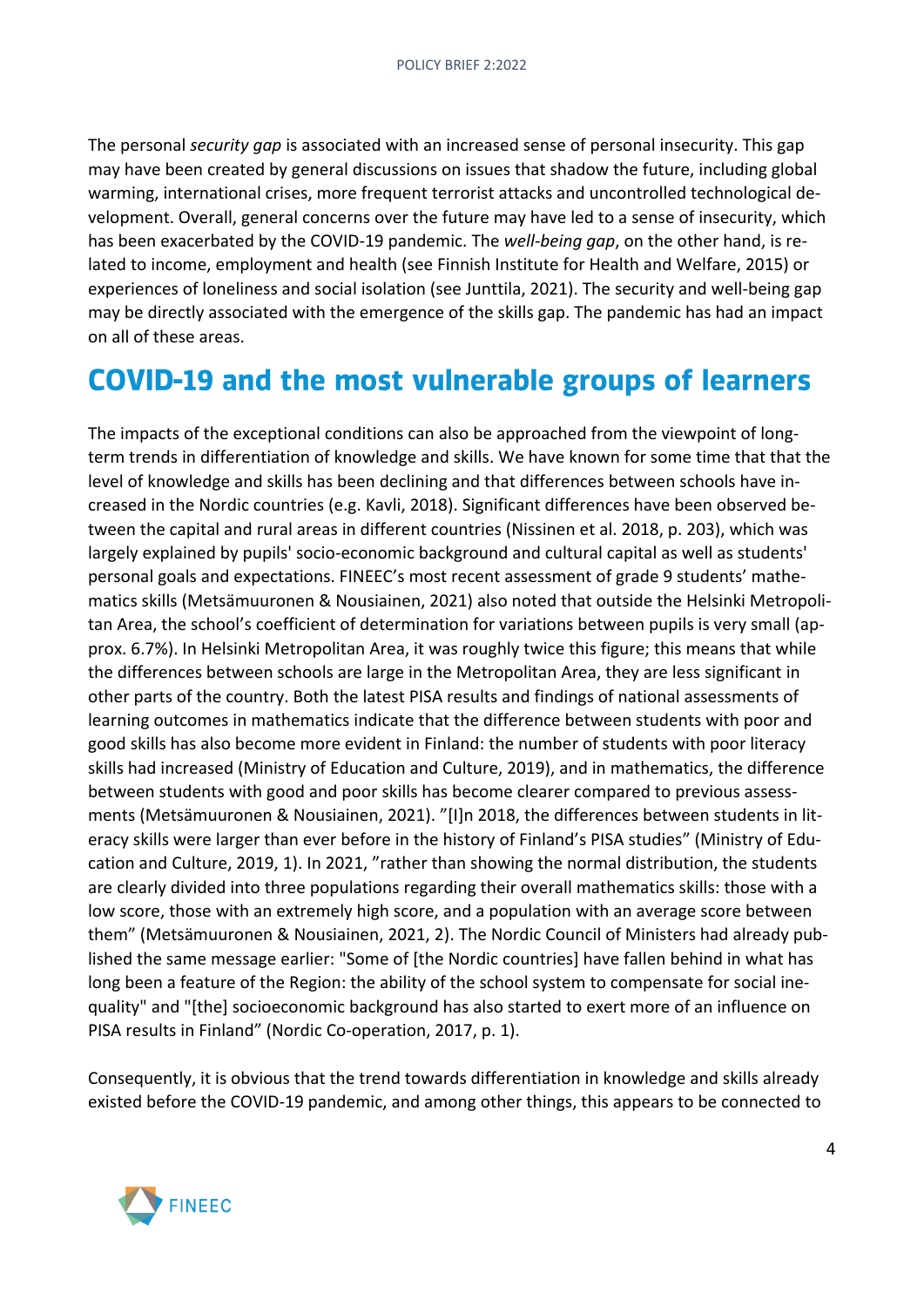children's socioeconomic status (SES) or economic, social and cultural status (ESCS; OECD, 2017, pp. 339–340; see e.g. Ahmar & Anwar, 2013; Chmielewski, 2019; OECD, 2019; Salmela-Aro & Chmielewski, 2019). However, this trend seems to have levelled out in recent years (see Metsämuuronen & Nousiainen, 2021). A high SES usually is linked to guardians' higher levels of education and wealth and better social and cultural status by definition. Correspondingly, guardians in families belonging to the lowest SES groups typically have lower levels of education and wealth and less social and cultural capital. The global pandemic has hampered the learning of the most vulnerable children and young people, in particular, (e.g. UN, 2020; Schleicher, 2020) – which describes precisely children and young people in the lowest SES or ESCS groups. Similar vulnerable groups in Finland include those with a migrant background, learners needing special and intensified support, or learners with unreliable information network connections; for example, girls with a migrant background account for a considerably large proportion of pupils in the group with the lowest scores. (Metsämuuronen & Nousiainen, 2021).

In basic education, there no longer was such a large-scale need for exceptional teaching arrangements in autumn 2021 as there was in the early stages of the pandemic. We may expect, however, that the COVIC-19 pandemic and the exceptional teaching arrangements necessitated by it have affected the equal opportunities for learning of the more vulnerable pupil and student groups, especially in lower grades, as in many cases a guardian who had an interest in and time for supporting the child's school attendance was a precondition for the pupils' participation in remote studies. While family support may be linked to the family's socio-economic background as discussed above, convincing research evidence is not yet available. Preliminary information indicates that in addition to many other factors, what the pupils in the group with the poorest knowledge and skills described above had in common also was parents with a lower level of education and a lack of traditional higher SES class indicators in the home, including books, objects of art and musical instruments (Metsämuuronen & Nousiainen, 2021). It stands to reason that as children of families in the highest SES groups may accumulate more intellectual, academic, social and economic capital than their peers in the lower SES groups even in normal circumstances (see discussion in Metsämuuronen, 2017; Ukkola, Metsämuuronen, & Paananen, 2020), the COVID-19 pandemic may have had an additional impact on the child's academic capital, in particular. Predictably, the current skills gap will make the differences between pupil and student groups more evident, at least on a temporary basis.

# **COVID-19 and the challenge of self-regulation**

Shortcomings in learning support but also in pupils' capabilities for self-regulation appear to be some of the key reasons that have turned the adverse effects of the COVID-19 pandemic into a real problem, both in Finland (Goman et al., 2021) and internationally (e.g. Schleicher, 2020; UNESCO, 2020). The pandemic had little or no negative impact on pupils and students who were motivated and capable of self-regulation, whereas less motivated pupils and those for whom a poor level or lack of self-regulation proved to be a problem were not necessarily successful in distance learning.

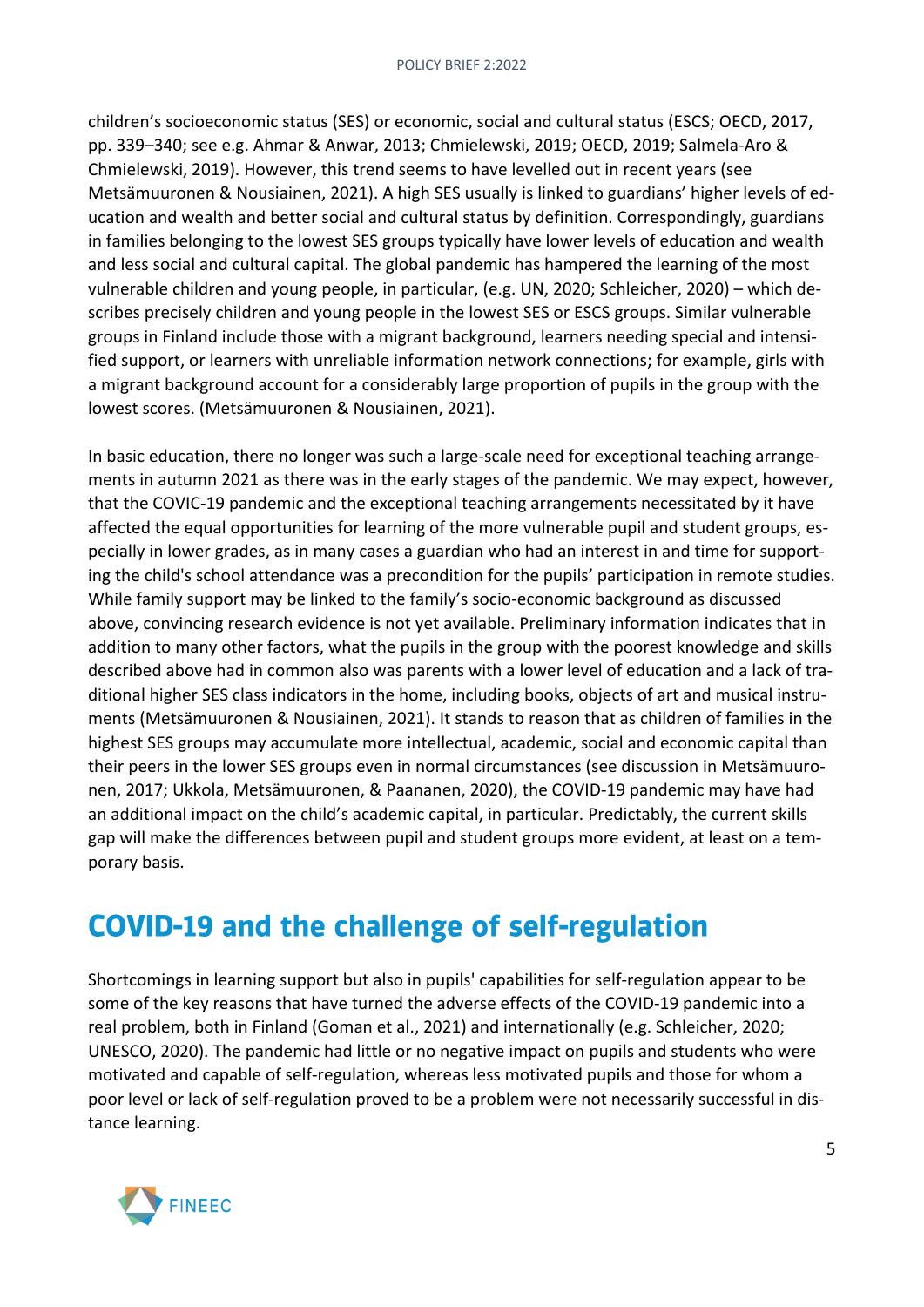Teaching practices based on (social) constructivist learning theories (Bruner, Goodnow, & Austin, 1956, Bruner, 1961; Vygotsky, 1925) encourage pupils and students to be active learners rather than passive recipients of information. The basic principle of constructivism, according to which people build their understanding and knowledge of the world by experiencing the world and reflecting on these experiences (Bruner, 1961), has over the past few decades radically changed our thinking of what a good teacher and a good learner are like. Enabling learning is emphasised in the teacher's role. As concepts, 'teacher' and 'teaching' have also expanded to include consciously organised teaching materials, including books, articles, online materials, lectures or lecture notes (see Metsämuuronen & Räsänen, 2018). The key to learning is that learners set their personal goals and solve problems both independently and with others. Learning is about doing things alone and together, thinking, planning and exploring, and assessing these processes in a versatile manner (Finnish National Agency for Education, 2014). This is a major step forward in education in many cases. However, this is not true for those children and young people who do not have the capabilities or motivation needed for active processing of information. From a pedagogical point of view, it is evident that some children and young people continue to need more guidance and support from the teacher than others, and many types of pedagogical solutions are needed to support learning. It is also important to examine how self-regulation could be the most effectively improved in the context of the school, enabling future generations to avoid potential learning and skills gaps created by changing learning environments with minimal damage.

As the COVID19 pandemic and distance learning emphasised the learner's personal role in learning, in particular, it is obvious that pupils' lack of personal interest, self-regulation and motivation combined with a possible lack of support provided by the home have led to a situation where some pupils' skills in mathematics, for example, have declined (Metsämuuronen & Nousiainen, 2021). It is easy to believe that guardians in higher SES groups and especially those with a higher level of education have taken an even greater interest in their children's school attendance during the pandemic. The guardians in these families ensured that the connections needed for attending remote lessons worked, that their children attended the lessons, and that they completed any homework. Some parents guided and supervised the child in completing assignments and verified their learning by checking their homework. Against this background, the differentiation in skills of the two extremes is understandable.

A FINEEC evaluation (Goman et al., 2021) found that a significant proportion of learners at all levels of education experienced stress related to their studies and a lack of study skills during the exceptional conditions. The support received by learners while engaged in distance learning was not sufficient in all respects, and in places, there were also challenges in organising student welfare in basic education, upper secondary schools and vocational institutions. The evaluation found that the lack of contact teaching increased the need for support, especially for learners who found it more difficult than others to make progress with their studies. Especially the needs of learners whose mother tongue is other than Finnish or Swedish and those who need support should have been identified more efficiently at all levels of education. It is obvious that these groups of learners developed a particular learning and skills gap during the pandemic.

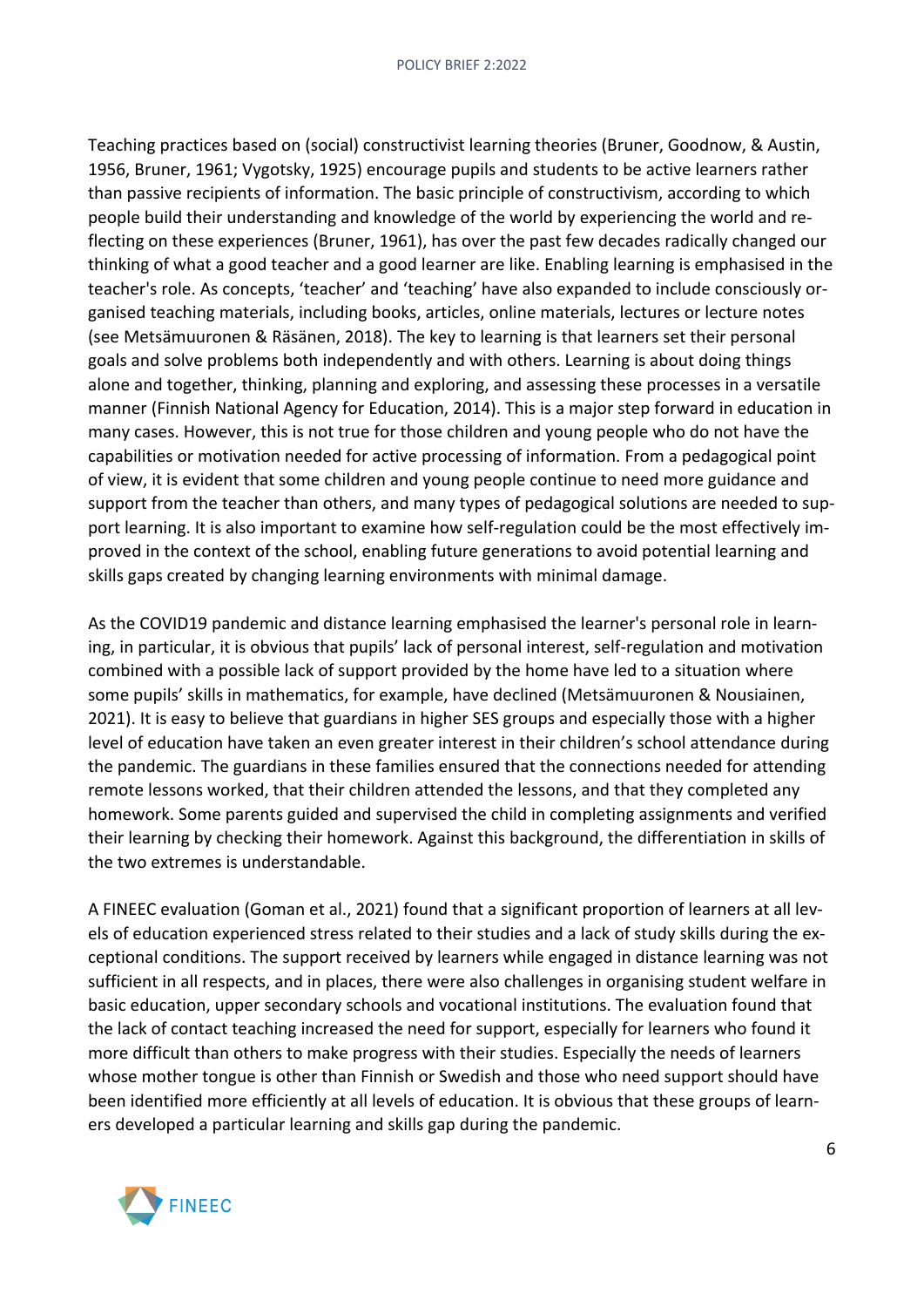# **Challenges to educational equality in the future**

We are facing challenges from the perspective of educational equality. The findings of national evaluations show that the COVID-19 pandemic and exceptional teaching arrangements have exacerbated the trend of increasing inequalities and resulted in a learning gap and possibly a skills gap. The scale and permanent impacts of the skills gap are not yet known. The impact of the skills gap is reinforced by an underlying decline in the skills reserve which has continued for a while and appears to be linked to socio-economic background, social exclusion and lack of self-regulation in studies, in particular. On the other hand, learning is increasingly associated with digitalisation, algorithms used for information searches, and access to the data connections needed for such searches. The acquisition of information has undergone a fundamental change over the past 20 years, and we have not even seen all AI solutions and their impacts on teaching and learning yet. It is important to monitor and assess the future balance between the learning of common issues and the shared skills pool on the one hand, and personalised and individual skills resources on the other. From the viewpoint of equality, the question is how we can guarantee that all learners acquire sufficient quantities, or at least a minimum level, of uniform skills that enable continuous learning and skills for working life, and how this can be controlled.

Earlier trends indicate that differences in skills are increasing. In terms of equality, the question is how we can curb the trend of increasing inequalities. How can we ensure that all learners become active knowledge-builders and problem-solvers, both independently and together with others? How successful will the Finnish education system be in identifying support needs and producing effective solutions for supporting learners? We may be facing a new or enhanced paradox of equality, in keeping with the idea of 'equality of opportunity' formulated by Rawls (1999, 91): "Equality of opportunity means an equal chance to leave the less fortunate behind in the personal quest for influence and social positions." In other words, when we wish to provide all students with similar opportunities to benefit from education, as Levin (2010) defines equity in education, and when we give everyone equal opportunities to study, we also make it possible for some people to study more, more efficiently, longer or with higher motivation than others. Paradoxically, this drives stronger inequality between individuals.

One of the long-term trends in learning outcomes is that differences between schools appear to grow, albeit moderately. However, this phenomenon does not seem to be significant outside large cities – and not necessarily even outside the Helsinki Metropolitan Area. (Metsämuuronen & Nousiainen, 2021.) In the largest cities, where there may be major differences between residential areas, the differences between such areas appear to be increasing (Bernelius & Huilla, 2021), and this also seems to affect the school as a coefficient of determination at the national level (Metsämuuronen & Nousiainen, 2021). Bernelius (2015) has noted that, especially in Helsinki, residential areas have become segregated based on income levels, and their order has remained stable. This has coincided with differentiation of skills (e.g. Berisha & Seppänen, 2015; Bernelius &

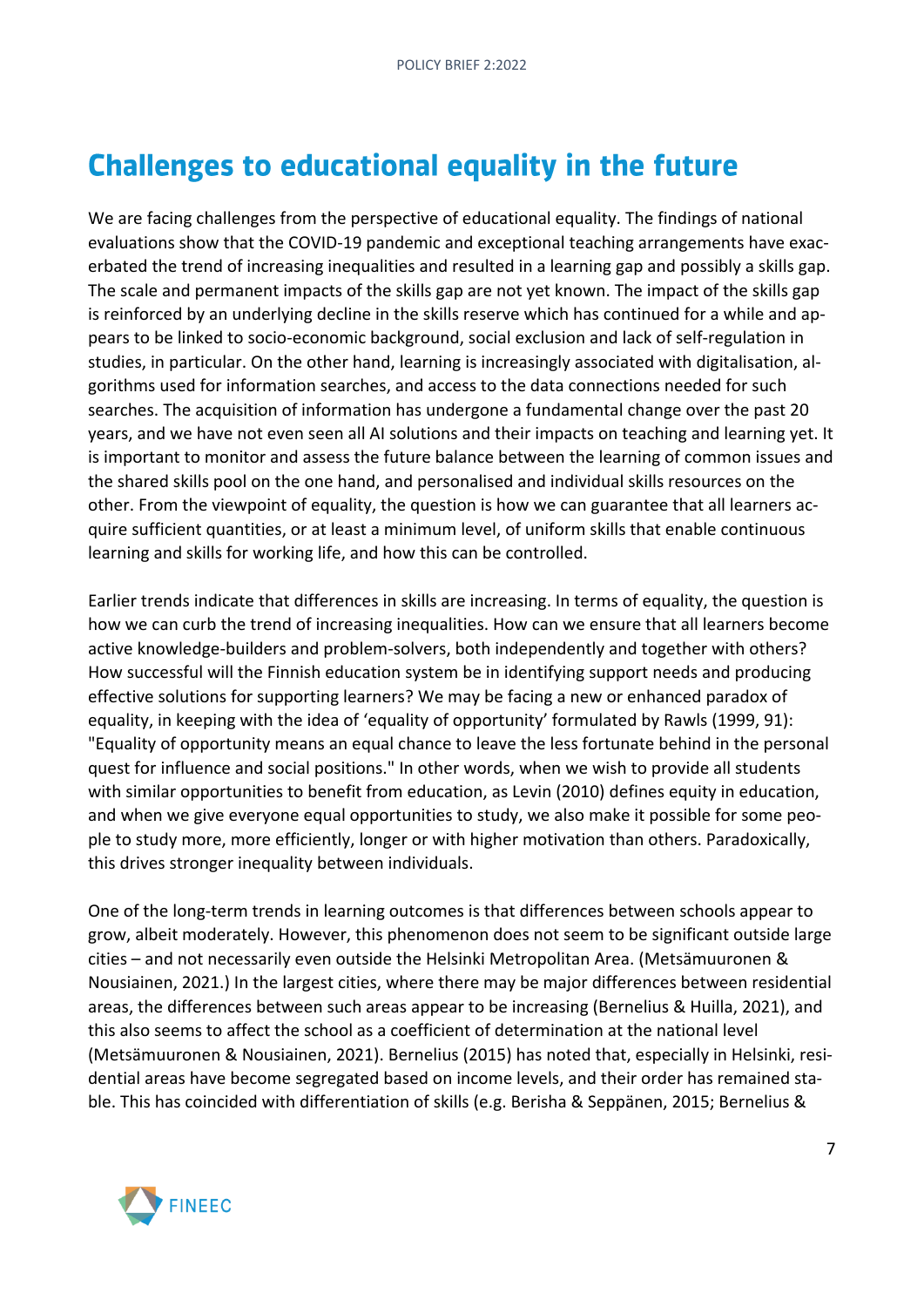Huilla, 2021; Hautamäki, Kupiainen, Marjanen, Vainikainen, & Hotulainen, 2013), especially in the light of social and ethnic background factors (see Bernelius & Vilkama, 2019; Saikkonen, Hannikainen, Kauppinen, Rasinkangas & Vaalavuo, 2018). Similarly, the proportion of children speaking languages other than Finnish, Swedish and Sámi has increased in Vantaa throughout the 2000s; in some residential areas, they account for over 60% of the age group (Bernelius & Huilla, 2021). From the viewpoint of equality, the question is how we can slow down the process of segregation. When planning national measures to curb the increase in differences between schools, taking into account the experiences of measures taken by the cities of Helsinki, Espoo, Vantaa and Turku to slow down the development of inequalities between areas would presumably be justified.

In addition to questions related to earlier trends, we are also facing a new and essential equality issue in the post-COVID-19 world: How can we identify and correct the skills and well-being gaps created during the exceptional conditions as effectively as possible, ensuring that they will not result in lifelong disadvantage in later studies and working life? How should responsibilities and tasks related to promoting equal learning be shared within the education system and at its different levels in this situation? In case of individual subjects, schools and teachers can modify their teaching to address knowledge and skills gaps before teaching a new topic. Based on FINEEC recommendations (Goman et al., 2021), the methods for achieving this also include providing more learning support and guidance, improving teachers' digital pedagogy skills, better national steering, and monitoring and evaluating the quality of teaching at the local level. Improving self-regulation and study skills serves both preparedness for similar exceptional conditions and the increased integration of multiform learning and different learning environments at various levels of education. In the future, digital pedagogy should be developed at all levels of education, ensuring that the needs of different learners, special groups and learners from different backgrounds are addressed.

### **References**

- Ahmar, F., & Anwar, E. (2013). Socio Economic Status and its Relation to Academic Achievement of Higher Secondary School Students. *IOSR Journal of Humanities and Social Science, 13*(6), 13–20.<https://doi.org/10.9790/0837-1361320>
- Berisha, A.-K., & Seppänen, P. (2017). Pupil selection segments urban comprehensive schooling in Finland: composition of school classes in pupils' school performance, gender, and ethnicity. *Scandinavian Journal of Educational Research, 61*, 240–254. <https://doi.org/10.1080/00313831.2015.1120235>
- Bernelius, V. (2015). Pääkaupunkiseudun koulujen naapurustot missä erot kasvavat? *Yhteiskuntapolitiikka, 80*(6), 635–642.<http://urn.fi/URN:NBN:fi-fe2015121023629>
- Bernelius, V., & Huilla, H. (2021). *Koulutuksellinen tasa-arvo, alueellinen ja sosiaalinen eriytyminen ja myönteisen erityiskohtelun mahdollisuudet (Educational equity, social and spatial segregation and opportunities for targeted support)*. Government publications 2021:7. Government of Finland.<http://urn.fi/URN:ISBN:978-952-383-761-4>

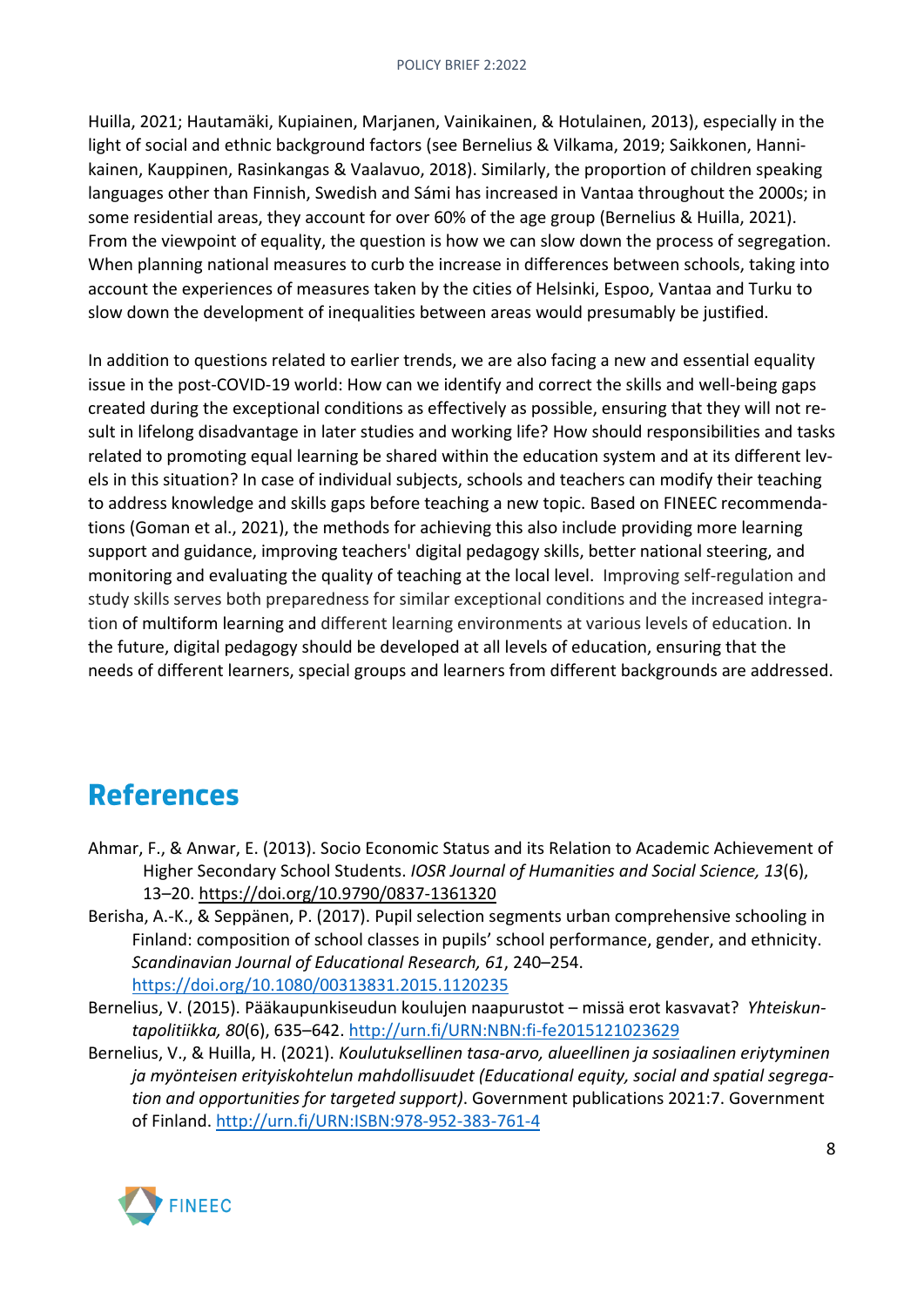- Bernelius, V., & Vilkama, K. (2019). Pupils on the move: School catchment area segregation and residential mobility of urban families, *Urban Studies, 56*(15), 3095–3116. <https://doi.org/10.1177/0042098019848999>
- Bruner, J. S. (1961). The act of discovery. *Harvard Education Review, 31*, 21–32.
- Bruner, J. S., Goodnow, J. J., & Austin, G. A. (1956). *A Study of Thinking.* Reprinted 1986 with a New Preface, eds. J. S. Bruner & J. J. Goodnow. Transaction Books.
- Chmielewski, A. K. (2019). The Global Increase in the Socioeconomic Achievement Gap, 1964 to 2015. *American Sociological Review, 84*(3), 517–544. <https://doi.org/10.1177/0003122419847165>
- Hautamäki, J., Kupiainen, S., Marjanen, J., Vainikainen, M.-P., & Hotulainen, R. (2013). *Oppimaan oppiminen peruskoulun päättövaiheessa. Tilanne vuonna 2012 ja muutos vuodesta 2001 (Learning to learn at the end of basic education: The situation in 2012 and the change from 2001).* Tutkimuksia 347. University of Helsinki. [https://www.academia.edu/13161750/Op](https://www.academia.edu/13161750/Oppimaan_oppiminen%20_peruskoulunpäättövaiheessa_Tilanne_vuonna_2012_ja_muutos_vuodesta_2001_Learning_to_learn_at_the_end_of_basic_education_The_situation_in_2012_and_the_change_from_2001)[pimaan\\_oppiminen \\_perus-](https://www.academia.edu/13161750/Oppimaan_oppiminen%20_peruskoulunpäättövaiheessa_Tilanne_vuonna_2012_ja_muutos_vuodesta_2001_Learning_to_learn_at_the_end_of_basic_education_The_situation_in_2012_and_the_change_from_2001)

[koulunp%C3%A4%C3%A4tt%C3%B6vaiheessa\\_Tilanne\\_vuonna\\_2012\\_ja\\_muutos\\_vuodesta\\_](https://www.academia.edu/13161750/Oppimaan_oppiminen%20_peruskoulunpäättövaiheessa_Tilanne_vuonna_2012_ja_muutos_vuodesta_2001_Learning_to_learn_at_the_end_of_basic_education_The_situation_in_2012_and_the_change_from_2001) 2001 Learning to learn at the end of basic education The situation in 2012 and the change from 2001

- Junttila, N. (2021). Etäelämän aikaansaama hyvinvointivaje kasvu- ja oppimisyhteisöissä. [https://www.oph.fi/sites/default/files/documents/Et%C3%A4el%C3%A4m%C3%A4n%20ai](https://www.oph.fi/sites/default/files/documents/Etäelämän%20aikaansaama%20hyvinvointivaje%20kasvu%20ja%20oppimisyhteisöissä.pdf)[kaansaama%20hyvinvointivaje%20kasvu%20ja%20oppimisyhteis%C3%B6iss%C3%A4.pdf](https://www.oph.fi/sites/default/files/documents/Etäelämän%20aikaansaama%20hyvinvointivaje%20kasvu%20ja%20oppimisyhteisöissä.pdf)
- Goman, J., Huusko, M., Isoaho, K., Lehikko, A., Metsämuuronen, J., Rumpu N., Seppälä, H., Venäläinen, S., & Åkerlund, C. (2021). *Poikkeuksellisten opetusjärjestelyjen vaikutukset tasa-arvon ja yhdenvertaisuuden toteutumiseen eri koulutusasteilla. Osa III: Kansallisen arvioinnin yhteenveto ja suositukset. (Impacts of the exceptional teaching arrangements on the realisation of equality and equity at different levels of education. Part III of the evaluation project: Summary and recommendations of the national evaluation).* Publications 8:2021. Finnish Education Evaluation Centre. [https://karvi.fi/wp-content/up](https://karvi.fi/wp-content/uploads/2021/04/KARVI_0821.pdf)[loads/2021/04/KARVI\\_0821.pdf](https://karvi.fi/wp-content/uploads/2021/04/KARVI_0821.pdf)
- Kavli, A.-B. (2018). TIMSS and PISA in the Nordic countries. In Nordic Council of Ministers, *Northern Lights on TIMSS and PISA 2018,* (pp. 11–30). TemaNord 2018:524. Nordic Council of Ministers.
- Levin, H. (2010). *A guiding framework for measuring educational equity*. INES Network for the Collection and the Adjudication of System-Level Descriptive Information on Educational Structures, Policies and Practices, EDU/EDPC/INES/NESLI(2010)6, March 2010.
- Metsämuuronen, J. (2017). *Oppia Ikä kaikki Matemaattinen osaaminen toisen asteen koulutuksen lopussa 2015.* Finnish Education Evaluation Centre. Publications 1:2017. [https://karvi.fi/wp-content/uploads/2017/03/KARVI\\_0117.pdf](https://karvi.fi/app/uploads/2017/03/KARVI_0117.pdf)
- Metsämuuronen, J. & Nousiainen, S. (2021). Matematiikkaa COVID-19-pandemian varjossa. Matematiikan osaaminen 9. luokan lopussa keväällä 2021. Publications 27:2021. Finnish Education Evaluation Centre.
- Metsämuuronen, J. & Räsänen, P. (2018**).** *Cognitive-linguistic and constructivist mnemonic triggers in teaching based on Jerome Bruner's thinking. Frontiers of Psychology, 12*. <https://doi.org/10.3389/fpsyg.2018.02543>
- Nissinen, K., Ólafsson, R. F., Rautopuro, J., Halldórsson, A- M., & Vettenranta J. (2018). The urban advantage in education? Science achievement differences between metropolitan and other